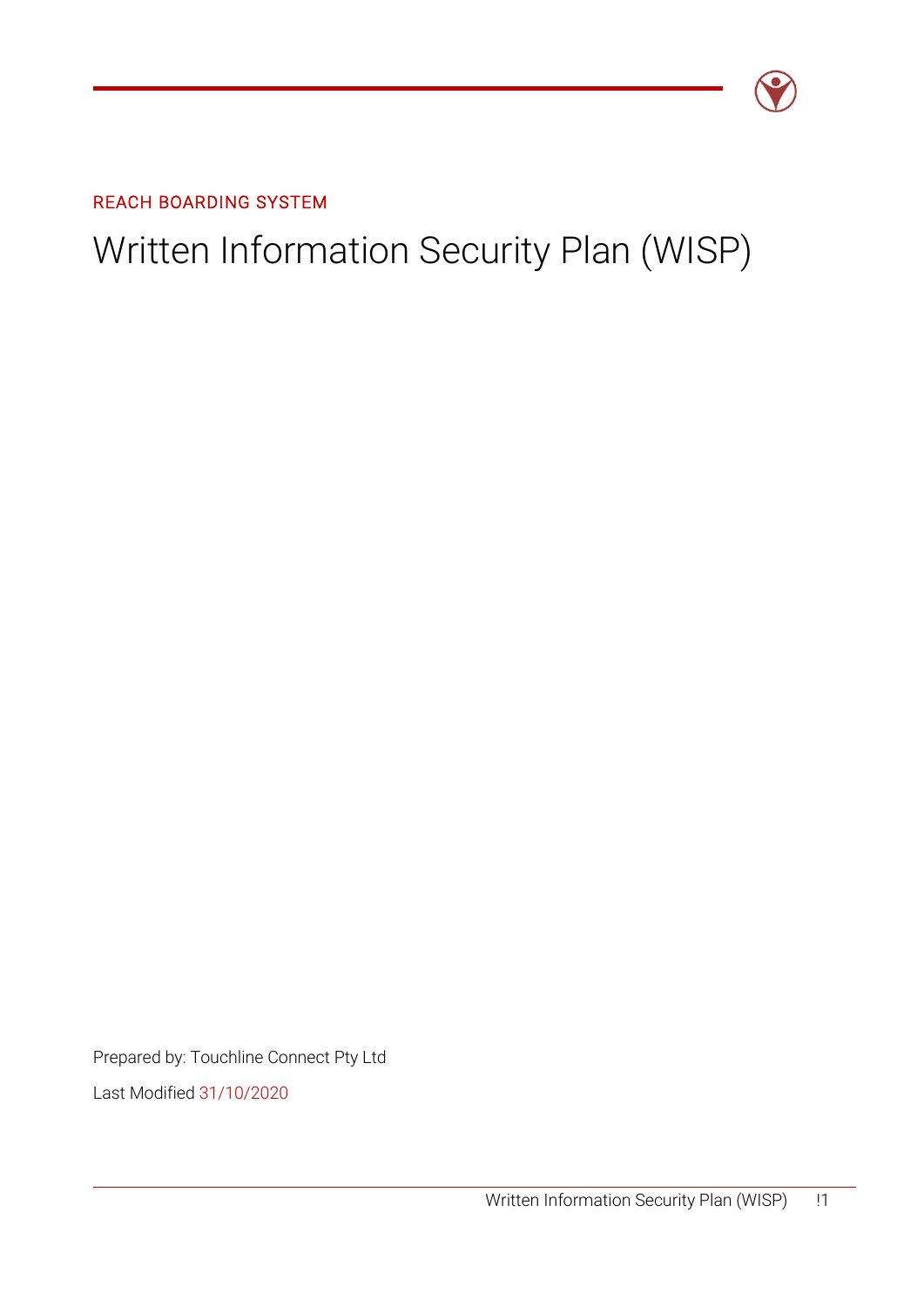

## 1. OBJECTIVE

The objective of REACH Boarding System (REACH) in the development and implementation of this comprehensive written information security program ("WISP"), is to create effective administrative, technical and physical safeguards for the protection of personal information. The WISP sets forth our procedure for evaluating and addressing our electronic and physical methods of accessing, collecting, storing, using, transmitting, and protecting personal information.

For purposes of this WISP, "personal information" is as defined in the regulations: a resident's first name and last name or first initial and last name in combination with any one or more of the following data elements that relate to such resident: (a) Social Security number; (b) driver's license number or state-issued identification card number; or (c) financial account number, or credit or debit card number, with or without any required security code, access code, personal identification number or password, that would permit access to a resident's financial account; provided, however, that "personal information" shall not include information that is lawfully obtained from publicly available information, or from federal, state or local government records lawfully made available to the general public.

## 2. PURPOSE

The purpose of the WISP is to:

- a. ensure the security and confidentiality of personal information;
- b. protect against any reasonably anticipated threats or hazards to the security or integrity of such information; and
- c. protect against unauthorized access to or use of such information in a manner that creates a substantial risk of identity theft or fraud.

## 3. SCOPE

In formulating and implementing the WISP, REACH Boarding System has addressed and incorporated the following protocols:

- i. identified reasonably foreseeable internal and external risks to the security, confidentiality, and/or integrity of any electronic, paper or other records containing personal information;
- ii. assessed the likelihood and potential damage of these threats, taking into consideration the sensitivity of the personal information;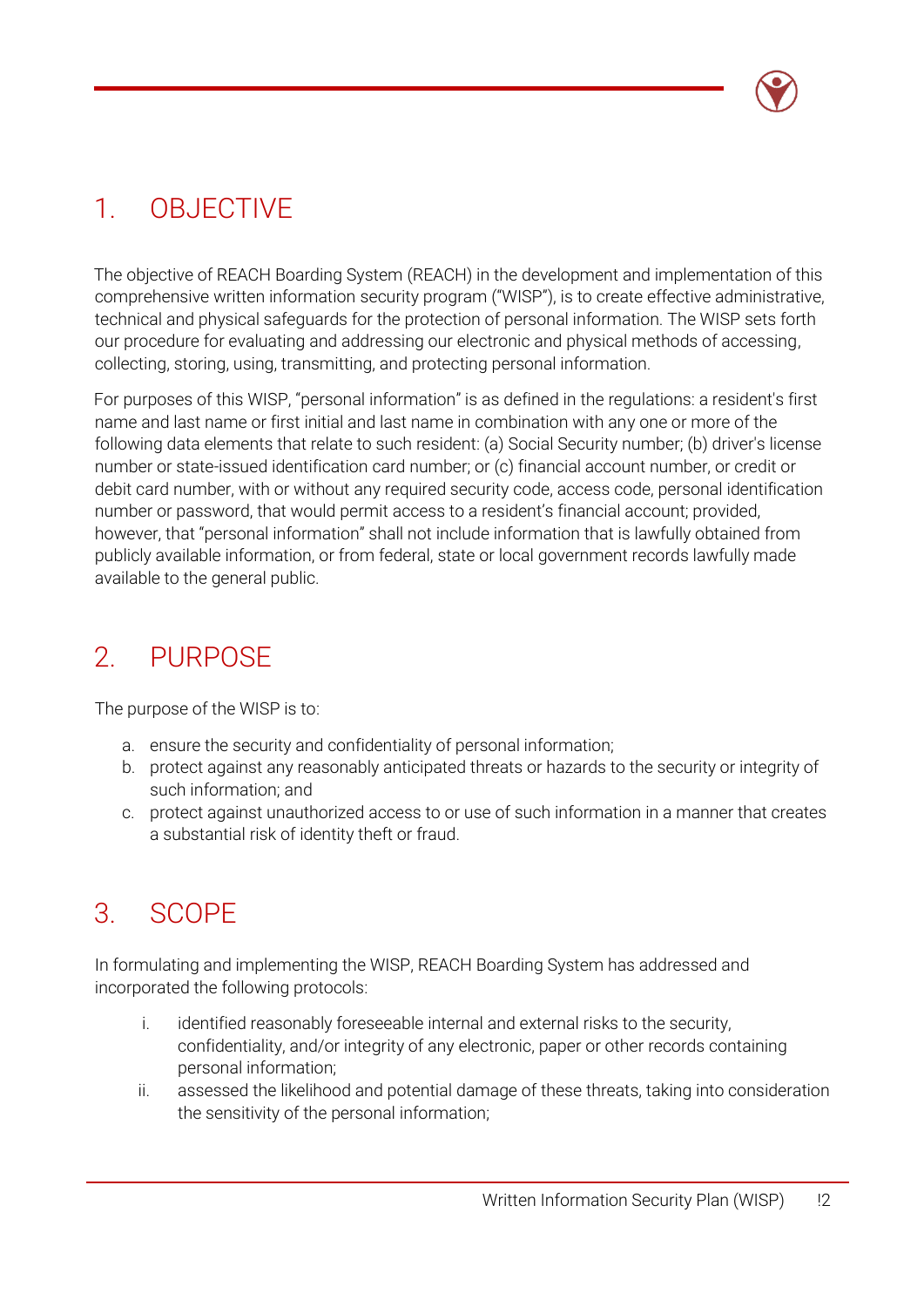- iii. evaluated the sufficiency of existing policies, procedures, customer information systems, and other safeguards in place to control risks;
- iv. designed and implemented a WISP that puts safeguards in place to minimize those risks, consistent with the requirements of US and International Law.
- v. implemented regular monitoring of the effectiveness of those safeguards.

### 4. DATA SECURITY TEAM

The Data Security Coordinator is responsible for implementing, supervising and maintaining the WISP. These responsibilities include the following:

- i. Implementation of the WISP including all provisions outlined in Section 7 Daily Operational Protocol;
- ii. Training of all employees;
- iii. Regular testing of the WISP's safeguards;
- iv. Reviewing the scope of the security measures in the WISP at least annually, or whenever there is a material change in our business practices that may implicate the security or integrity of records containing personal information;
- v. Conducting an annual training session for all owners, managers, employees and independent contractors, including temporary and contract employees who have access to personal information on the elements of the WISP. All attendees at such training sessions are required to certify their attendance at the training, and their familiarity with our requirements for ensuring the protection of personal information.

### DATA SECURITY COORDINATOR

Mr Bradley Gibby *Director of Technology, Research & Development Touchline Connect Pty Ltd*

DATA PROTECTION OFFICERS (DPO)

Mr Garry Jowett *Managing Director – Touchline Connect Pty Ltd*

Mr Brian Murray *Managing Director – REACH North America*

Mr James England *Director – REACH Europe* All regions Globally

Australia, New Zealand, Asia-Pacific, Africa, Rest of world

USA, Canada

UK, Ireland, European Union, GDPR designated DPO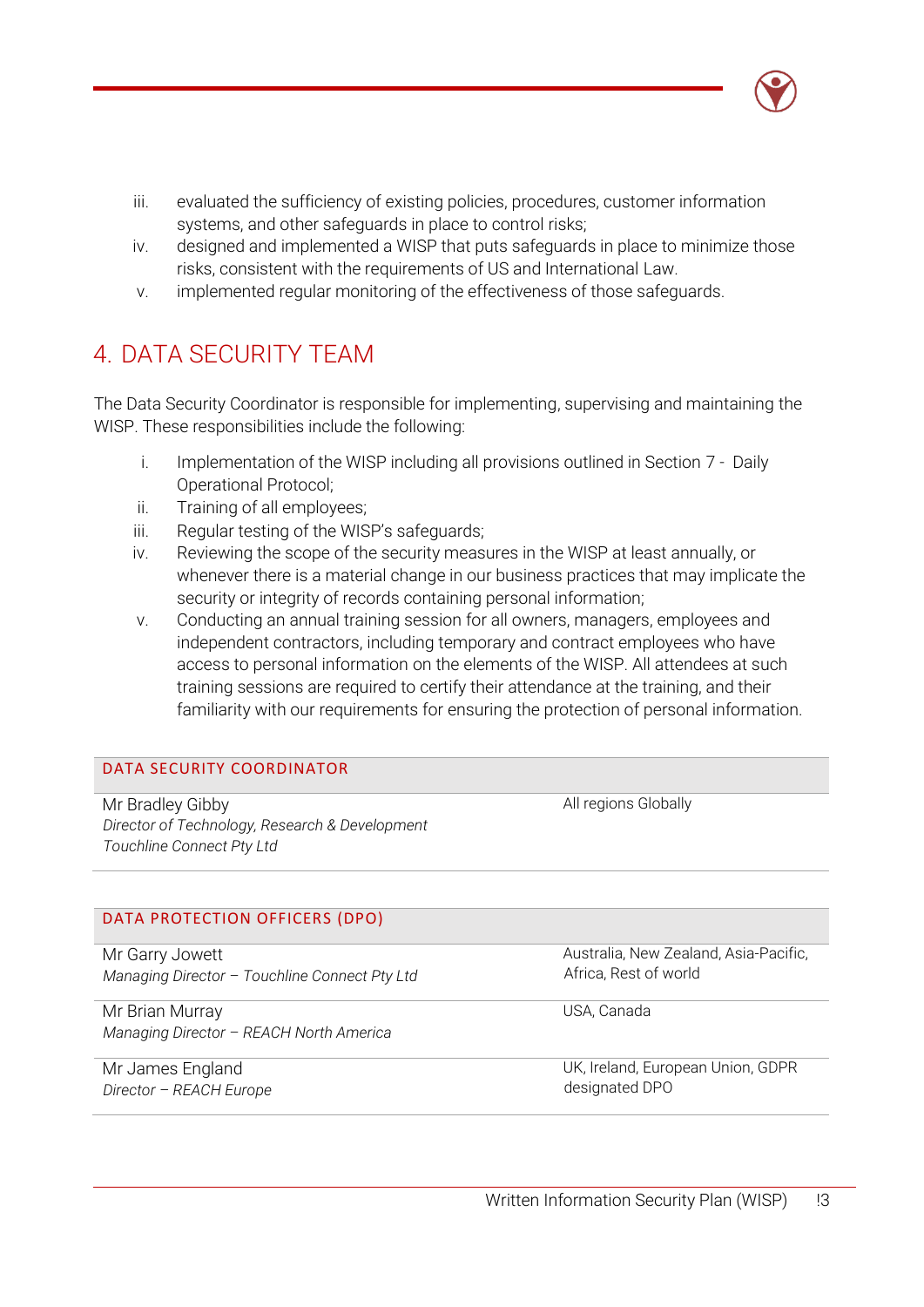

### INCIDENT RESPONSE EXECUTIVES (IRE)

Mr Garry Jowett *Managing Director – Touchline Connect Pty Ltd*

Mr Brian Murray *Managing Director – REACH North America*

Mr Adam Bates *Managing Director – REACH Europe* Australia, New Zealand, Asia-Pacific, Africa, Rest of world

USA, Canada

UK, Ireland, European Union

### ADDITIONAL MEMBERS

In addition to those individuals listed above, additional experts may be included on the Incident Response Team, depending upon the nature and scope of the incident. In particular, technical experts may be included from various providers of hardware or service services use by REACH Boarding System (such as cloud hosting service provider).

## 5. Internal Risk Mitigation Policies

To guard against internal risks to the security, confidentiality, and/or integrity of any electronic, paper or other records containing personal information, and evaluating and improving, where necessary, the effectiveness of the current safeguards for limiting such risks, the following measures are mandatory security measures:

- i. We will only collect personal information of clients, customers or employees that is necessary to accomplish our legitimate business transactions or to comply with any and all federal, state or local regulation for jurisdictions that we operate in.
- ii. Access to records containing personal information shall be limited to those employees whose duties, relevant to their job description, have a legitimate need to access said records, and only for this legitimate job-related purpose.
- iii. Written and electronic records containing personal information shall be securely destroyed or deleted at the earliest opportunity consistent with business needs or legal retention requirements.
- iv. A copy of the WISP is to be distributed to each current employee and to each new employee on the beginning date of their employment. It shall be the employee's responsibility for acknowledging in writing, by signing the attached sheet, that he/she has received a copy of the WISP and will abide by its provisions. Employees are encouraged and invited to advise the WISP Data Security Coordinator of any activities or operations which appear to pose risks to the security of personal information. If the Data Security Coordinator is him or herself involved with these risks, employees are encouraged and invited to advise any other manager or supervisor or business owner.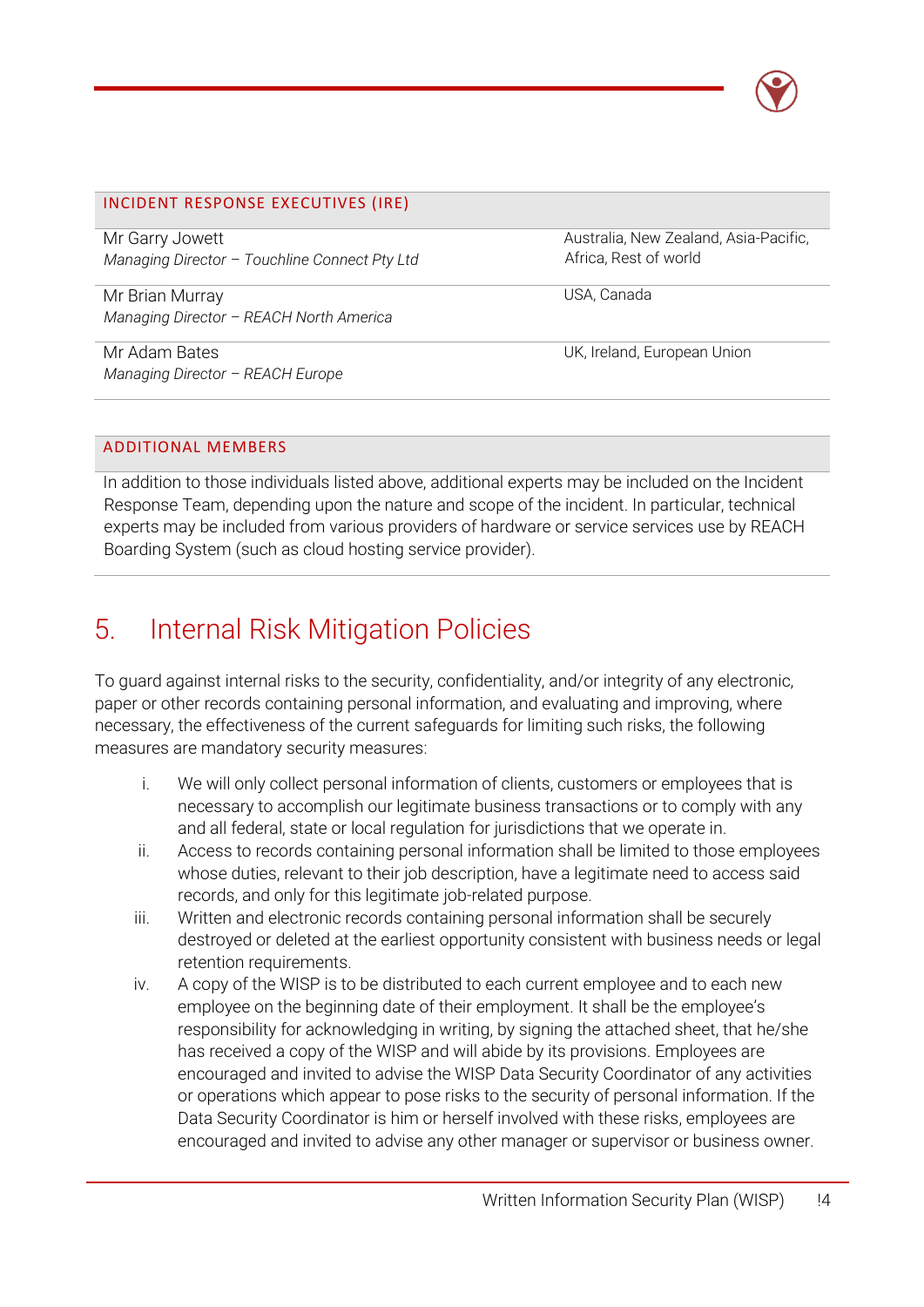

- v. A training session for all current employees will be held on May 1 each year to detail the provisions of the WISP.
- vi. All employment contracts, where applicable, will be amended to require all employees to comply with the provisions of the WISP and to prohibit any nonconforming use of personal data as defined by the WISP.
- vii. Terminated employees must return all records containing personal data, in any form, in their possession at the time of termination. This includes all data stored on any portable device and any device owned directly by the terminated employee.
- viii. A terminated employee's physical and electronic access to records containing personal information shall be restricted at the time of termination. This shall include remote electronic access to personal records, voicemail, internet, and email access.
- ix. Disciplinary action will be applicable to violations of the WISP, irrespective of whether personal data was actually accessed or used without authorization.
- x. All security measures including the WISP shall be reviewed at least annually beginning March 1, to ensure that the policies contained in the WISP are adequate meet all applicable federal and state regulations.
- xi. Should our business practices change in a way that impacts the collection, storage, and/or transportation of records containing personal information the WISP will be reviewed to ensure that the policies contained in the WISP are adequate meet all applicable federal and state regulations.
- xii. The Data Security Coordinator or his/her designee shall be responsible for all review and modifications of the WISP and shall fully consult and apprise management of all reviews including any recommendations for improves security arising from the review.
- xiii. The Data Security Coordinator shall maintain a secured and confidential master list of all lock combinations, passwords, and keys. The list will identify which employee possess keys, keycards, or other access devices and that only approved employees have been provided access credentials.
- xiv. The Data Security Coordinator or his/her designee shall ensure that access to personal information in restricted to approved and active user accounts.
- xv. Current employees' user ID's and passwords shall conform to accepted security standards. All passwords shall be changed at least annually, more often as needed (e.g. seasonally).
- xvi. Employees are required to report suspicious or unauthorized use of personal information to a supervisor or the Data Security Coordinator.

Whenever there is an incident the Data Security Officer will follow the procedures set out in REACH's Cybersecurity Incident Response Plan.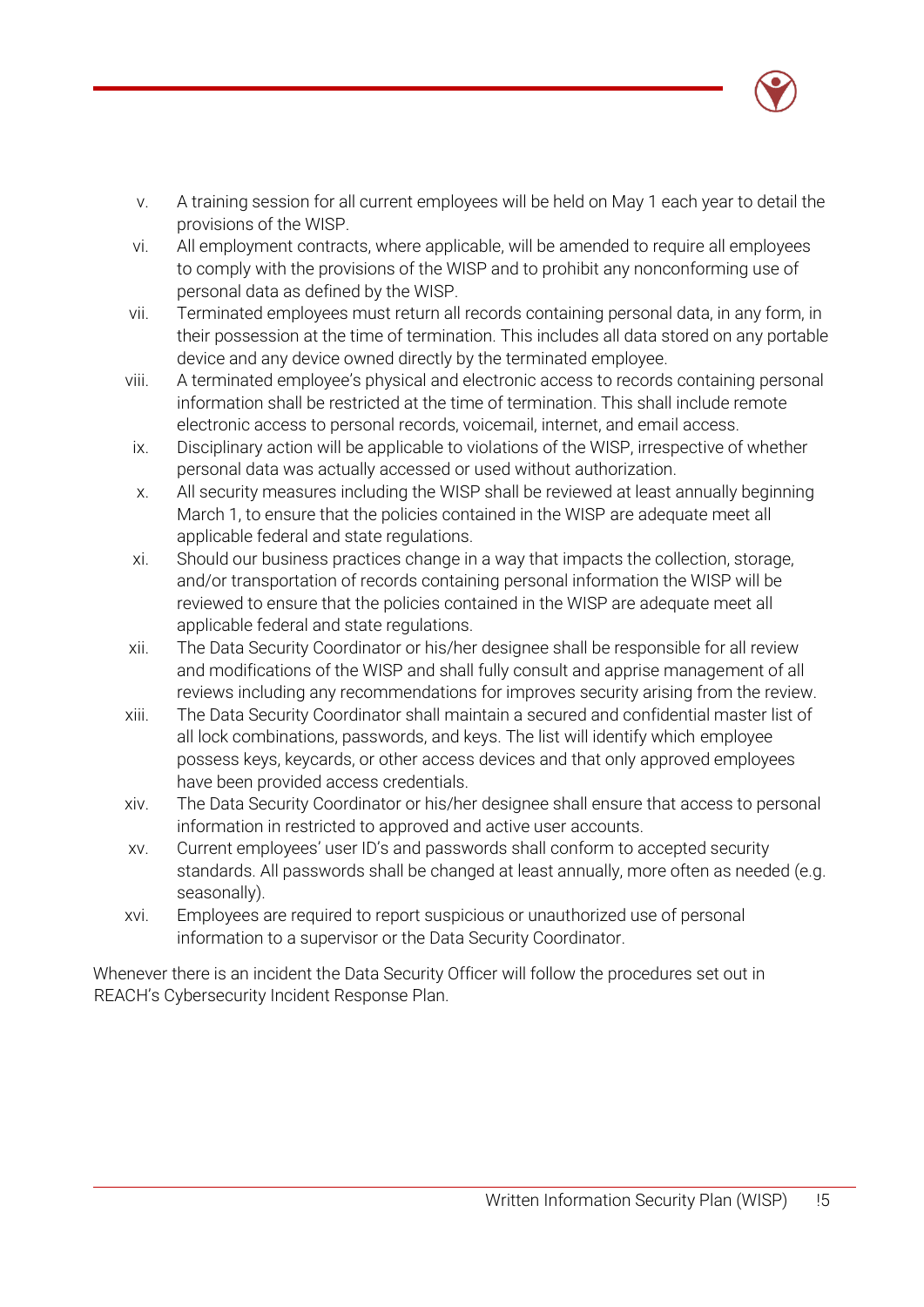## 6. External Risk Mitigation Policies

- Firewall protection, operating system security patches, and all software products shall be kept up to date and installed on all company computers and devices.
- Personal information, wherever possible, will be stored only on the secure cloud servers of REACH and not on company devices unless there is a legitimate business need and use of reasonable security measures, as described in this policy.
- All system security software including, anti-virus, anti-malware, and internet security shall be kept up-to-date and installed on any computer that stores or processes personal information.
- A secure upload portal on REACH's secure clout network at [https://securedrop.reach.cloud](https://securedrop.reach.cloud/) will be provided for all client files that are to be supplied to REACH.
- There shall be secure user authentication protocols in place that:
	- o Control user ID and other identifiers;
	- o Assigns passwords in a manner that conforms to accepted security standards, or applies use of unique identifier technologies;
	- o Control passwords to ensure that password information is secure.

### 7. DAILY OPERATIONAL PROTOCOL

This section of the WISP outlines the daily efforts to minimize security risks to any computer system that processes or stores personal information, ensures that physical files containing personal information are reasonably secured and develops daily employee practices designed to minimize access and security risks to personal information of our clients and/or customers and employees.

The Daily Operational Protocol is effective from *March 1, 2017* and shall be reviewed and modified as deemed necessary at a meeting of the Data Security Coordinator and the Data Protection Officers and other staff authorized for the security of personal information.

Any modifications to the Daily Operational Protocol shall be published in an updated version of the WISP. At the time of publication, a copy of the WISP shall be distributed to all current employees and to new hires on their date of employment.

### 7.1. Record keeping Protocol:

We will only collect personal information of clients and customers and employees that is necessary to accomplish our legitimate business transactions or to comply with any and all federal and state and local laws.

Within 30 days of the publication of the WISP or any update the Data Security Coordinator or his/her designee shall perform an audit of all relevant company records to determine which records contain personal information, assign those files to the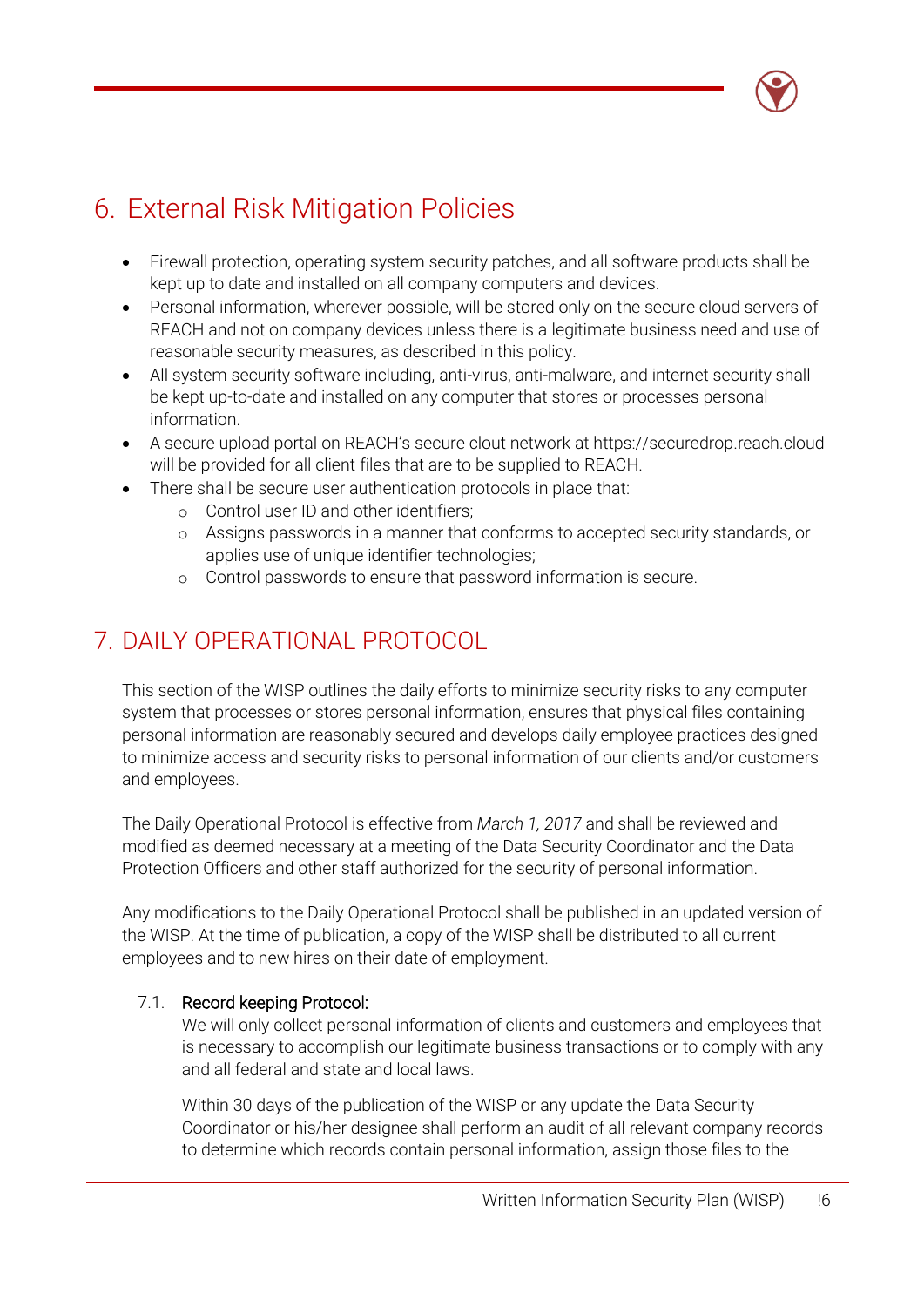

appropriate secured storage location, and to redact, expunge or otherwise eliminate all unnecessary personal information in a manner consistent with the WISP.

Any personal information stored shall be disposed of when no longer needed for business purposes or required by law for storage. Disposal methods must be consistent with those prescribed by the WISP.

Paper or electronically stored records containing personal information shall be disposed of in a manner that complies with state and federal law and as follows:

(a) paper documents containing personal information shall be either redacted, burned, pulverized or shredded so that personal data cannot practicably be read or reconstructed;

(b) electronic media and other non-paper media containing personal information shall be destroyed or erased so that personal information cannot practicably be read or reconstructed.

The Data Security Coordinator and Data Protection Officers are authorized to access and assign to other employees files containing personal information:

### 7.2. Access Control Protocol:

All our computers shall restrict user access to those employees having an authorized and unique log-in ID assigned by the Data Security Coordinator.

All computers containing access to personal information that have been inactive for 10 or more minutes shall require re-login.

### 8. Breach of Data Security Protocol

Should any employee know of a security breach at any of our facilities, or that any unencrypted personal information has been lost or stolen or accessed without authorization, or that encrypted personal information along with the access code or security key has been acquired by an unauthorized person or for an unauthorized purpose, they are required to notify the Data Security Coordinator.

The Data Security Coordinator will follow the procedures set out in REACH's Cybersecurity Incident Response Plan and, where it involves a data security breach, REACH's Data Breach Action Plan.